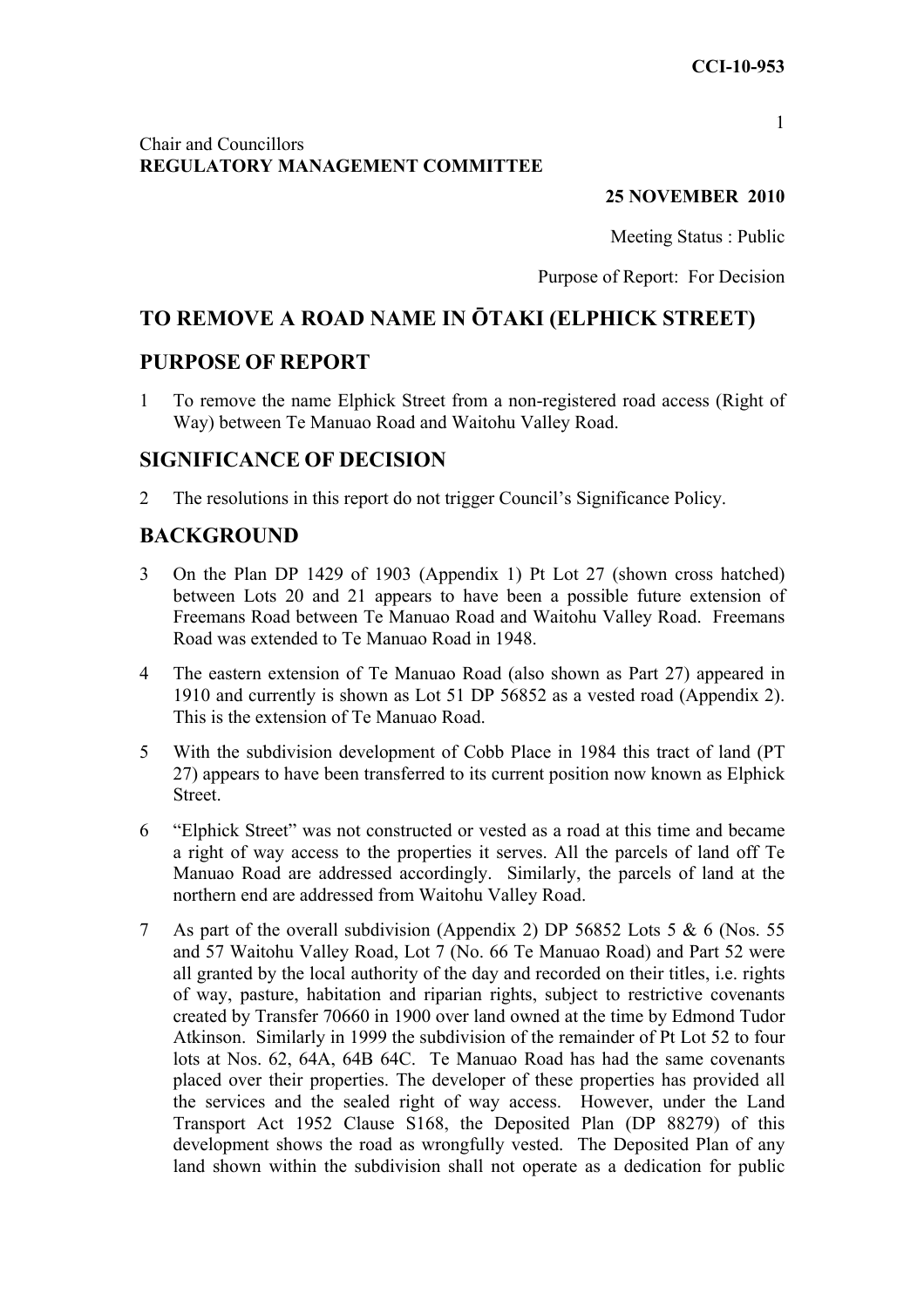purposes of roads shown on that plan but a right of way shall be appurtenant to every portion of that subdivision. (See aerial photo Appēndix 3)

- 8 No public access has ever been granted for this right of way between Te Manuao Road and Waitohu Valley Road. It is known that walkers have walked down Te Manuao Rd expecting a linking road, only to find one does not exist.
- 9 This issue has been discussed with the Ōtaki Community Board since 2009. Local residents have recently raised the matter again with the Ōtaki Community Board, and requested that the name Elphick Street be revoked and public access be formally withdrawn.

## **CONSIDERATIONS**

- 10 It is recommended that Council resolve to remove the name Elphick Street between Te Manuao Road and WaitohuValley Road in Ōtaki. A resolution of this issue is required to remove any indication that a road exists from maps, and to enable the name to be used in the future.
- 11 As a result of removing the name on an unformed road such as this one, the status of the land reverts purely to fee simple and the 'road' will no longer appear as such on any plans.
- 12 Revoking the name Elphick Street allows the name to be used for another opportunity in the future within Ōtaki should the Ōtaki Community Board desire. Edwin Eli Elphick was a veterinary surgeon, formerly from Hastings, and owned some of this land from 1935 to 1947.

### Financial Considerations

13 Some cost will be incurred in the consultation process and registration of any changes should Council resolve to revoke the name Elphick Street.

#### Legal Considerations

14 Council is required to follow a process requiring a resolution of intent to remove the name known as "Elphick Street".

#### Delegation

- 15 Council has the delegation to consider this matter under the Local Government Act 1974, Part 21, Section 319(1)j. Council has delegated this responsibility to the Regulatory Management Committee:
	- 7.33 Authority to exercise those functions, duties and powers of the Council under Part 21 of the Local Government Act 1974 which remain in force (Roads, Service Lands and Accessways).